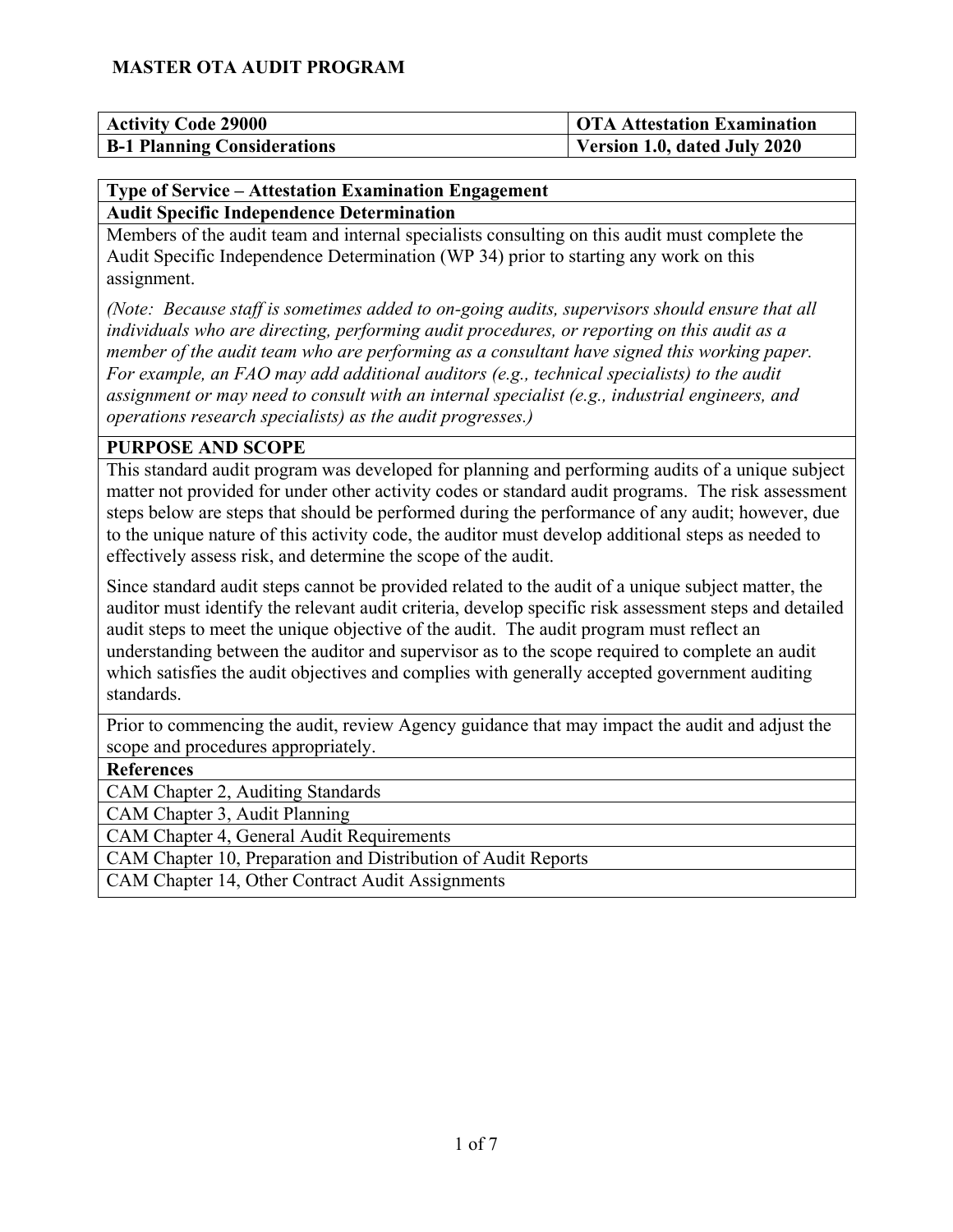|    | <b>B-1 Preliminary Steps</b>                                                                                                                                                                                                                                                                                                                                                                                                                                            | <b>WP Reference</b> |
|----|-------------------------------------------------------------------------------------------------------------------------------------------------------------------------------------------------------------------------------------------------------------------------------------------------------------------------------------------------------------------------------------------------------------------------------------------------------------------------|---------------------|
|    | Version 1.0, dated July 2020                                                                                                                                                                                                                                                                                                                                                                                                                                            |                     |
|    | Auditor will develop additional steps.                                                                                                                                                                                                                                                                                                                                                                                                                                  |                     |
| 1. | Review the permanent file for audit leads or prior audit findings that<br>may affect the subject matter of the audit. Discuss with your supervisor<br>how they will affect your audit and adjust the scope of the audit<br>accordingly.                                                                                                                                                                                                                                 |                     |
| 2. | Review permanent file to determine if previous audits included findings<br>and recommendations that relate to the subject matter. If there were<br>findings material to the subject matter, document this information in the<br>risk assessment and perform the following procedures:                                                                                                                                                                                   |                     |
|    | Ask contractor management if corrective actions were taken to<br>a.<br>address findings and recommendations reported in previous DCAA<br>audits (e.g., questioned costs, business system deficiencies, CAS<br>audits) that are relevant to the subject matter of audit. If yes, have<br>contractor explain corrective actions taken and determine if<br>additional audit procedures should be included in the fieldwork to<br>test the corrective actions. (GAGAS 7.13) |                     |
|    | b. Document the results of the inquiry and the impact of the corrective<br>actions to the subject matter under audit.                                                                                                                                                                                                                                                                                                                                                   |                     |
| 3. | Review permanent file to determine if the contractor has previously<br>provided other studies or audits (e.g., summary listing of internal audits<br>or external audit reports) that directly relate to the subject matter. If<br>there are no other studies or audits, document that information in the<br>work papers and perform the procedures below.                                                                                                               |                     |
|    | a. Ask contractor management if internal audits were performed. If<br>yes, request contractor provide a summary listing of the internal<br>audits that would assist us in understanding and evaluating the<br>efficacy of the internal controls relevant to the subject matter of the<br>audit.                                                                                                                                                                         |                     |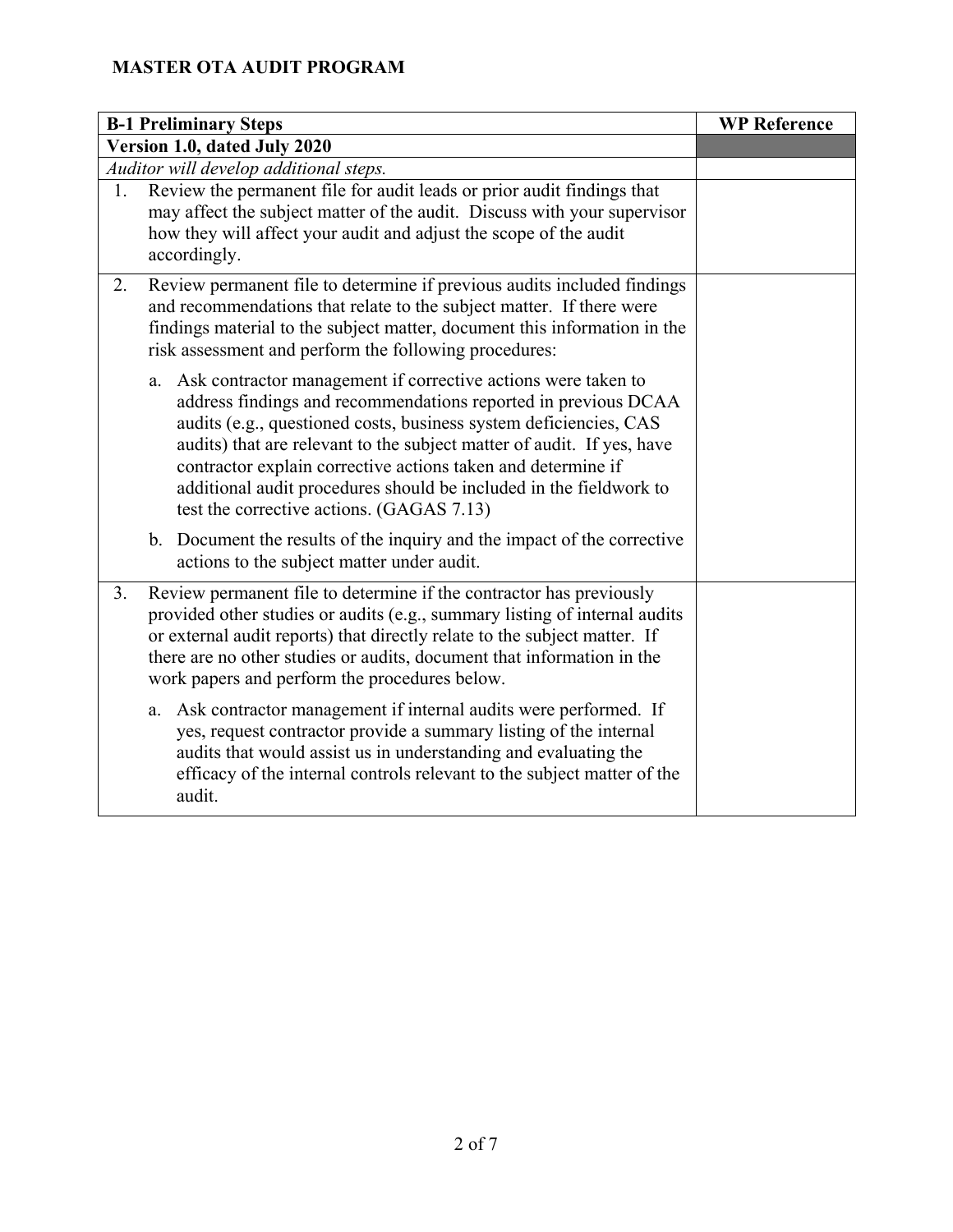| <b>B-1 Preliminary Steps</b>                                                                                                                                                                                                                                                                                                  | <b>WP Reference</b> |
|-------------------------------------------------------------------------------------------------------------------------------------------------------------------------------------------------------------------------------------------------------------------------------------------------------------------------------|---------------------|
| b. If the review of the perm file or the contractor identifies relevant<br>internal audits:                                                                                                                                                                                                                                   |                     |
| Determine if access to these reports is necessary to complete the<br>evaluation of the relevant internal controls to support the risk<br>assessment or audit procedures related to the subject matter of<br>the audit. There must be a nexus between the internal audit<br>reports and the scope of this specific assignment. |                     |
| Document the results of the determination in writing.                                                                                                                                                                                                                                                                         |                     |
| If assignment is at a major contractor location, coordinate with<br>the CAD or FAO point of contact (POC) for internal audit<br>reports to request the contractor provide access to the reports.                                                                                                                              |                     |
| If assignment is at a non-major contractor and the FAO does not<br>have a designated POC, the auditor should request the<br>contractor provide access to the internal audit reports.                                                                                                                                          |                     |
| The request should include information on how the internal<br>٠<br>audit report is relevant to the DCAA audit. Place a copy of the<br>request in the assignment administrative work papers.                                                                                                                                   |                     |
| c. If the review of the perm file or the contractor identifies relevant<br>other audits or studies:                                                                                                                                                                                                                           |                     |
| Obtain publicly available information for the relevant other<br>$\bullet$<br>Government agency audits (e.g., websites for DoD IG or other<br>IGs, service audit agencies, etc.).                                                                                                                                              |                     |
| Make appropriate adjustments to your risk assessment and<br>$\bullet$<br>planned procedures based on the reported findings.                                                                                                                                                                                                   |                     |
| d. Document the results of the inquiries including the response<br>received from contractor's for any request for access to internal<br>audit reports. (If access was not granted this should include the<br>contractor's rationale or justification for not granting access).                                                |                     |
| Determine if additional audit procedures are needed to respond to<br>e.<br>identified risk.                                                                                                                                                                                                                                   |                     |
| Contact the Agreements Officer (AO) or his/her Authorized<br>4.<br>Representative (AR) to ascertain any known concerns that impact the<br>audit and adjust the audit scope and procedures accordingly.                                                                                                                        |                     |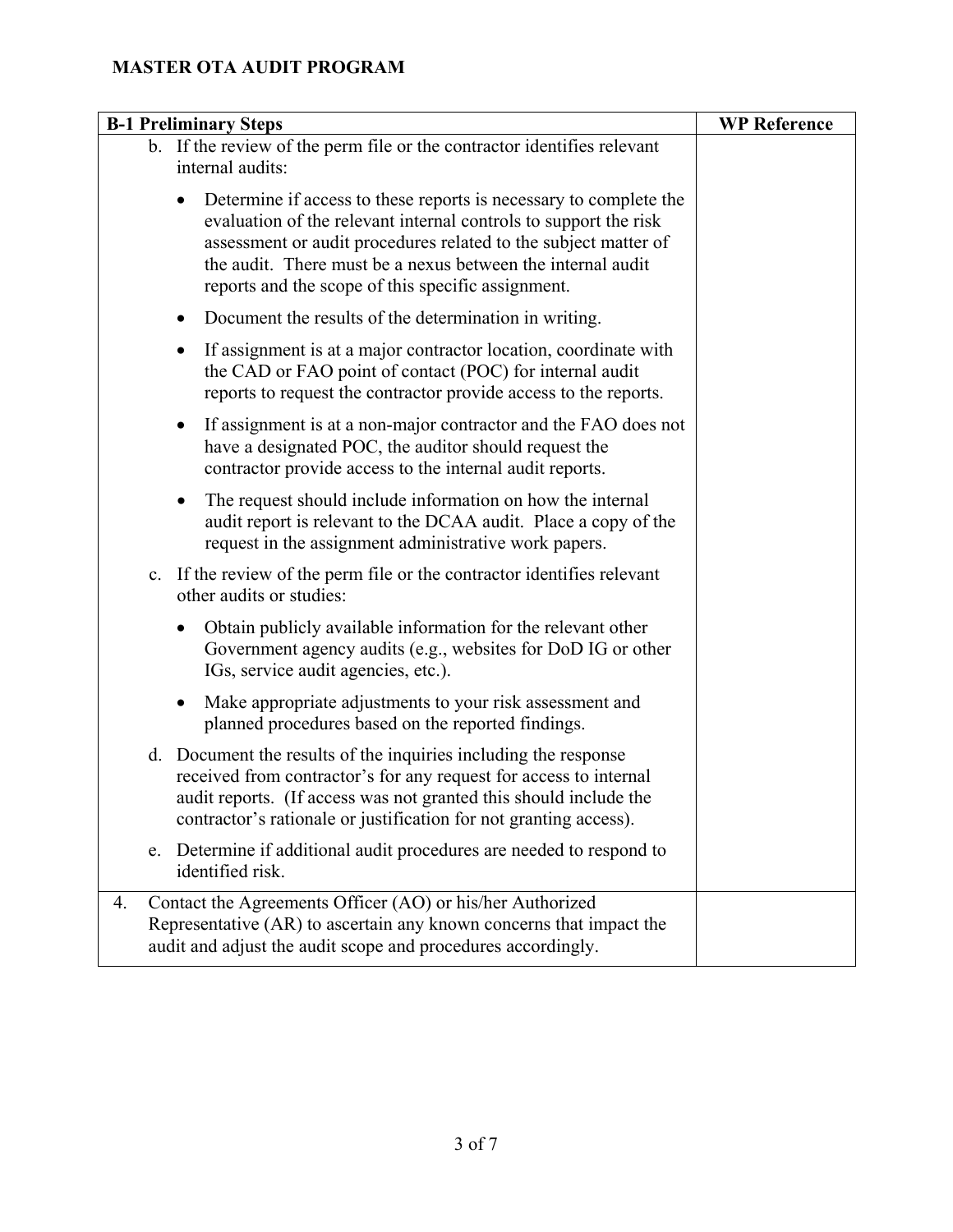| <b>B-1 Preliminary Steps</b>                                                                                                                                                                                                                                                                                                                                                                                                                  | <b>WP Reference</b> |
|-----------------------------------------------------------------------------------------------------------------------------------------------------------------------------------------------------------------------------------------------------------------------------------------------------------------------------------------------------------------------------------------------------------------------------------------------|---------------------|
| 5.<br>Send an acknowledgement/notification to the appropriate AO or AR<br>notifying them of the commencement of the risk assessment and that<br>the expected completion date will be provided in the formal<br>acknowledgement/notification once the risk assessment is complete.<br>(CAM 2-305). The acknowledgement/notification process should be<br>performed within the timeframe and in accordance with the procedures<br>in CAM 4-104. |                     |
| ADD SPECIFIC RISK ASSESSMENT STEPS HERE<br>6.                                                                                                                                                                                                                                                                                                                                                                                                 |                     |
| 7.<br>Conduct an entrance conference.                                                                                                                                                                                                                                                                                                                                                                                                         |                     |
| 8.<br>During the entrance conference, or other appropriate meeting, make<br>specific inquiries of contractor management and other appropriate<br>parties regarding the following:                                                                                                                                                                                                                                                             |                     |
| a. Their knowledge of any actual, suspected, or alleged fraud or<br>noncompliance with laws and regulations affecting the period of time<br>corresponding to the subject matter under audit. (AT-C 205.32)                                                                                                                                                                                                                                    |                     |
| b. Whether any investigations or legal proceedings, that are significant to<br>the engagement objectives, have been initiated or are in process with<br>respect to the period of time corresponding to the subject matter.<br>(GAGAS 7.14)                                                                                                                                                                                                    |                     |
| c. Other audits and studies performed by other than DCAA that relate to<br>the subject matter under audit. If yes, have the contractor explain the<br>audits and studies performed, any related findings or<br>recommendations, and any contractor corrective actions taken.<br>(GAGAS 7.13)                                                                                                                                                  |                     |
| Note: Specifically document in the working papers; the inquiries and<br>the corresponding responses as well as how the responses affect the<br>performance of the engagement.                                                                                                                                                                                                                                                                 |                     |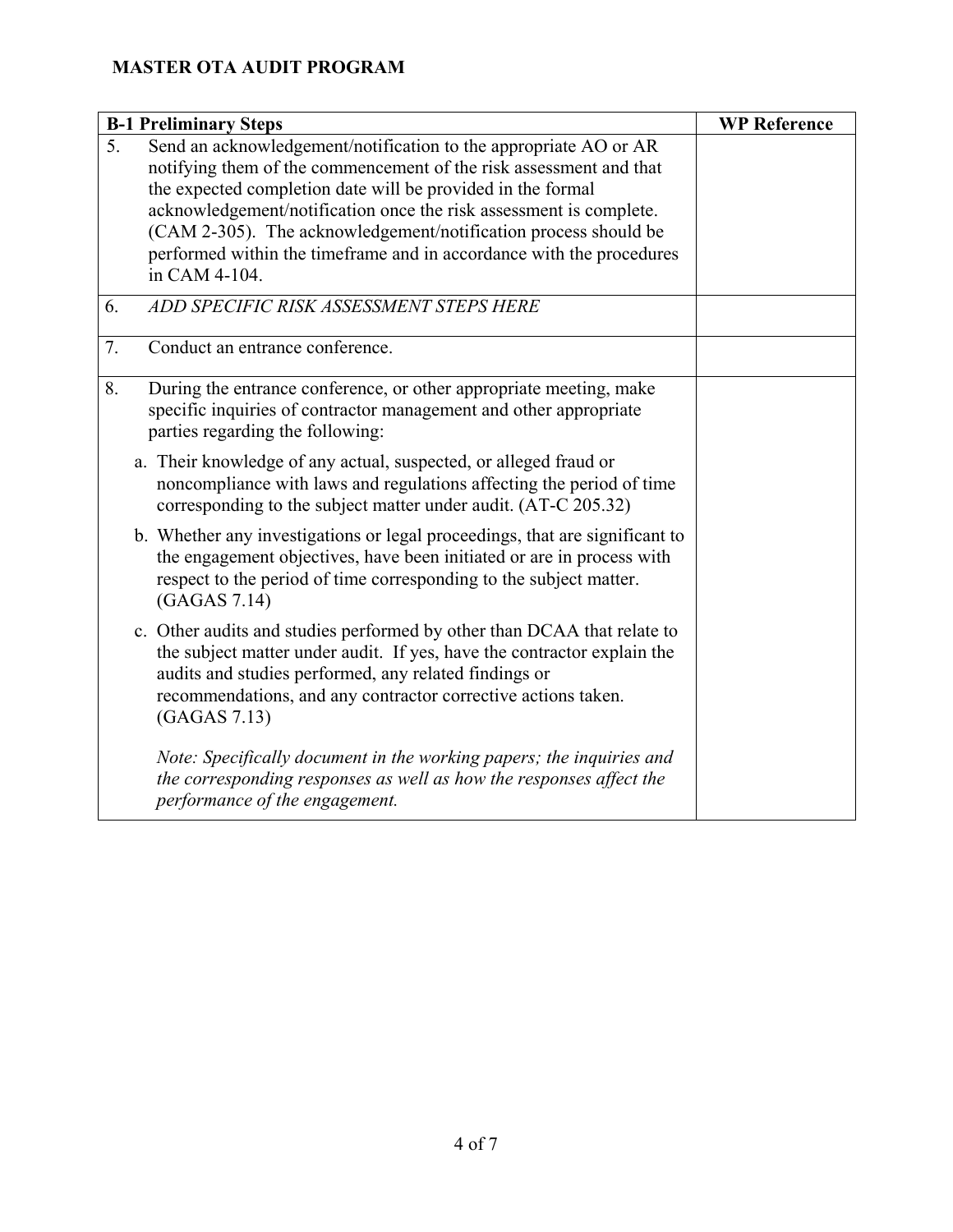|     | <b>B-1 Preliminary Steps</b>                                                                                                                                                                                                                                                                                                                                                                                              | <b>WP Reference</b> |
|-----|---------------------------------------------------------------------------------------------------------------------------------------------------------------------------------------------------------------------------------------------------------------------------------------------------------------------------------------------------------------------------------------------------------------------------|---------------------|
| 9.  | Based on the team's understanding of the criteria, subject matter, and<br>the contractor and its environment, hold a planning meeting with the<br>audit team (at a minimum, Supervisor and Auditor) to discuss and<br>identify potential material noncompliances, whether due to error or<br>fraud, that could affect the subject matter.                                                                                 |                     |
|     | The discussion should include:                                                                                                                                                                                                                                                                                                                                                                                            |                     |
|     | relevant prior audit experience (e.g., questioned cost, relevant<br>reported estimating or accounting system deficiencies),                                                                                                                                                                                                                                                                                               |                     |
|     | relevant aspects of the contractor and its environment,<br>$\bullet$                                                                                                                                                                                                                                                                                                                                                      |                     |
|     | risk of material noncompliance due to fraud (e.g., the extent of<br>٠<br>financial incentives, pressures to meet budget or contractual<br>commitments, and opportunities to commit and conceal fraud).<br>See the DoD IG website Fraud Detection Resources for Auditors<br>for common fraud risk factors. Copy link and paste into web<br>browser,                                                                        |                     |
|     | other factors identified that increase the risk of material<br>noncompliance with laws and regulations, and                                                                                                                                                                                                                                                                                                               |                     |
|     | the audit team's understanding of relevant key internal controls.                                                                                                                                                                                                                                                                                                                                                         |                     |
|     | Document the factors identified that increase the risk of material<br>noncompliance due to error or fraud that could affect the subject matter,<br>and design audit procedures to respond to the increased risk of material<br>noncompliance.                                                                                                                                                                             |                     |
|     | Communication among audit team members should continue as needed<br>throughout the audit regarding the risk of material misstatement and<br>noncompliance, whether due to error or fraud.                                                                                                                                                                                                                                 |                     |
| 10. | Using the framework and guidelines in WP B-2, obtain and document<br>an understanding of the contractor's key internal controls that are<br>relevant to the audit. Auditors should be able to obtain a major portion<br>of this understanding during a walkthrough of the subject matter of the<br>audit.                                                                                                                 |                     |
| 11. | Identify and document the need for specialist assistance based on the<br>understanding of the bases of estimate. Considering risk and<br>materiality, prepare a detailed request for specialist assistance if<br>required and document on WP B-03. (CAM Appendix C)                                                                                                                                                       |                     |
| 12. | The team should discuss the results of the risk assessment and<br>determine the (i) planned audit scope, including the detailed audit steps<br>(-01 WPs) to be performed, (ii) timeframe for completing the audit<br>including the proposed delivery date which will be discussed with the<br>requester and mutually agreed-to, (iii) milestone plan to ensure timely<br>completion of audit, and (iv) zero-based budget. |                     |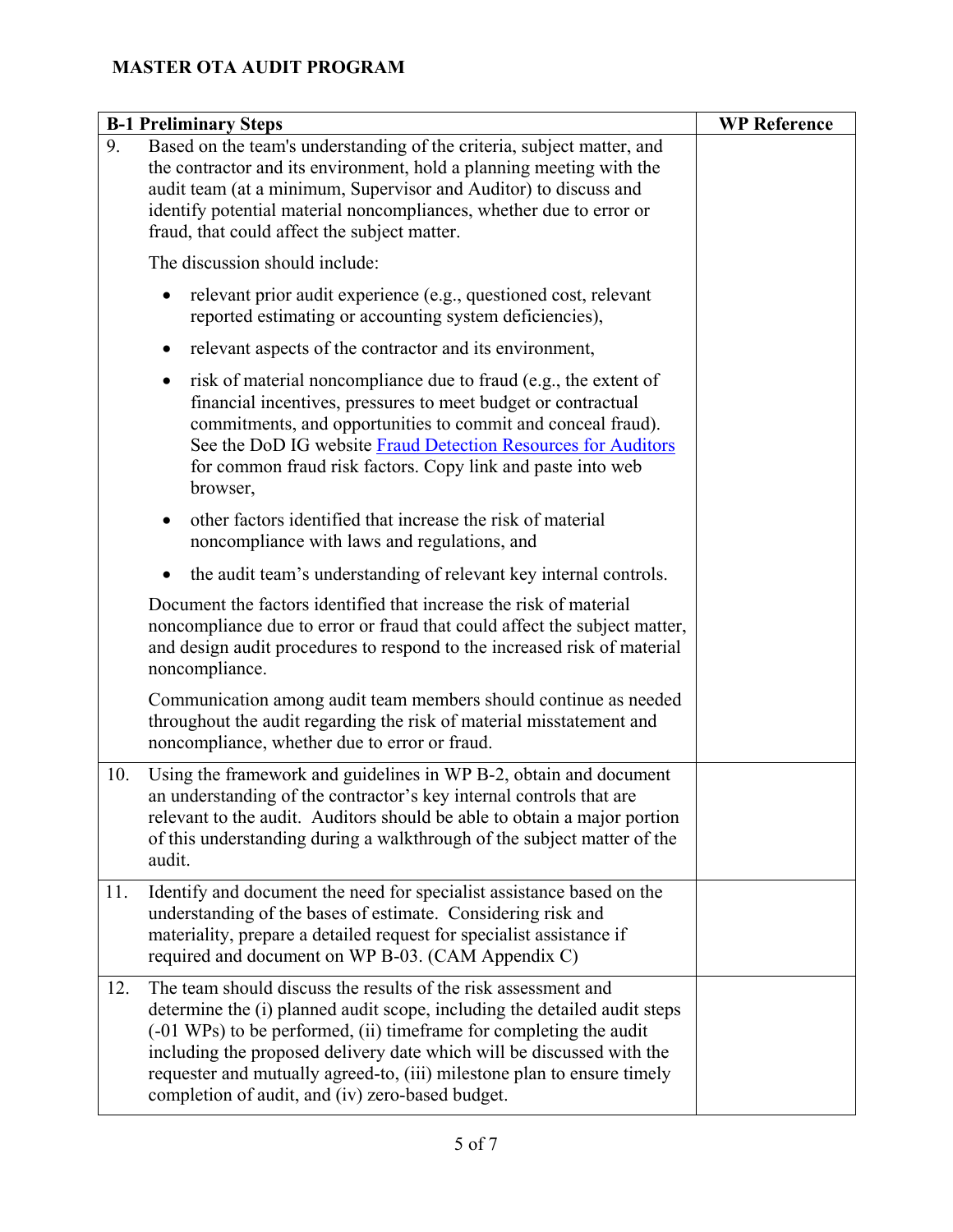|     | <b>B-1 Preliminary Steps</b>                                                                                                                       | <b>WP Reference</b> |
|-----|----------------------------------------------------------------------------------------------------------------------------------------------------|---------------------|
| 13. | Obtain and document supervisory approval of the risk assessment and<br>the planned scope of audit for the areas documented in WP B and -01<br>WPs. |                     |
|     | Prepare and send a notification letter to the contractor.                                                                                          |                     |